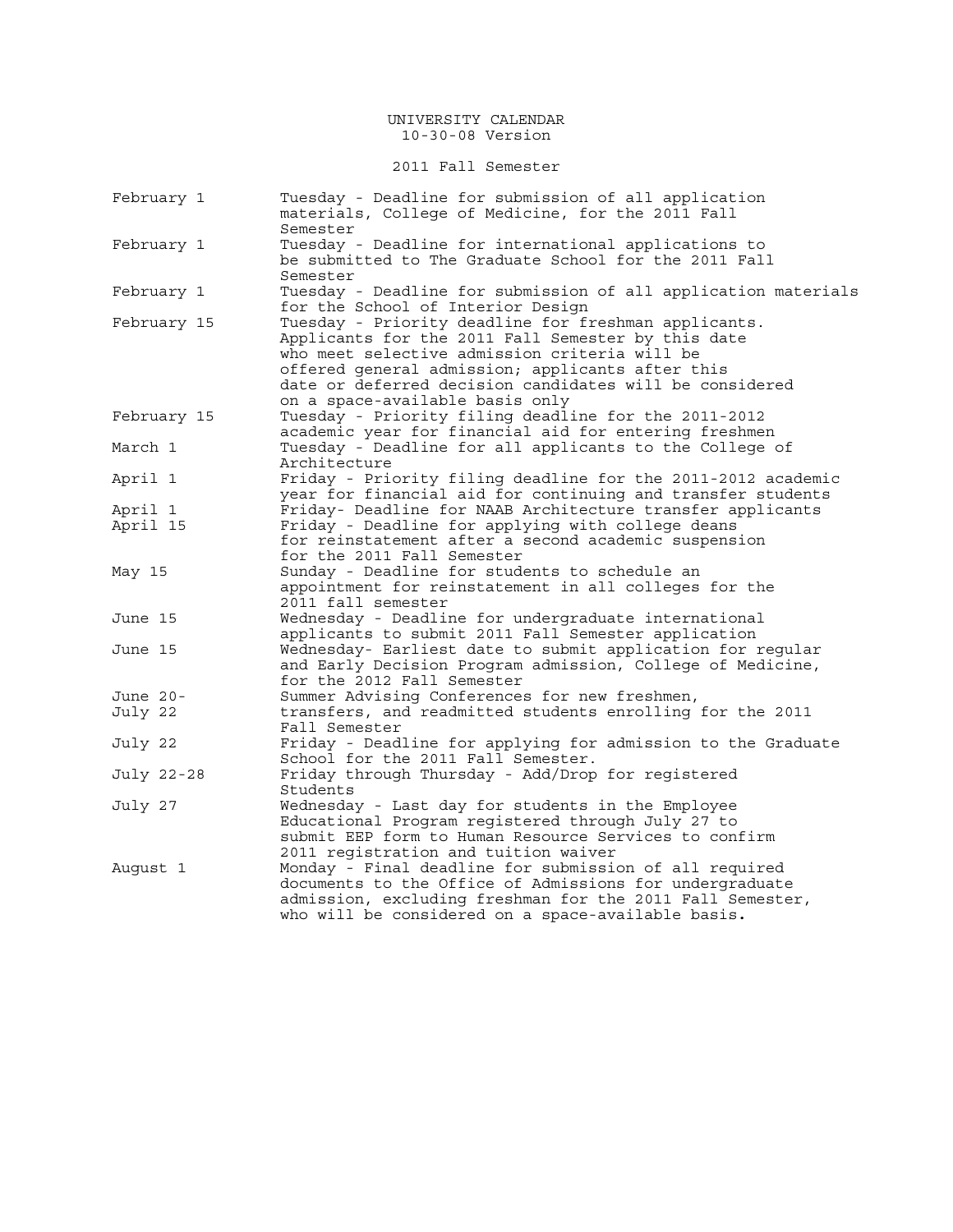### 2011 Fall Semester

| August 1     | Monday - Deadline for application for Early Decision<br>Program, College of Medicine, for the 2012 Fall            |
|--------------|--------------------------------------------------------------------------------------------------------------------|
|              | Semester                                                                                                           |
| August 16-22 | Tuesday through Monday - Registration for new program                                                              |
|              | graduate students                                                                                                  |
| August 16-22 | Tuesday through Monday - Fall registration for new                                                                 |
|              | undergraduate and new program graduate students who                                                                |
|              | entered the University in either the 2011 Four-Week                                                                |
|              | Intersession or Eight-Week Summer Session                                                                          |
| August 18-22 | Thursday through Monday - Fall registration for new                                                                |
|              | post-baccalaureate students admitted for the Four-                                                                 |
|              | Week Intersession, Eight-Week Summer Session or Fall                                                               |
|              | Semester                                                                                                           |
| August 19    | Friday - Advising Conference and Registration for new                                                              |
|              | international students who have been cleared for                                                                   |
|              | admission but did not priority register                                                                            |
| August 20-23 | Saturday through Tuesday - KY Welcome for all                                                                      |
|              | new undergraduate students                                                                                         |
| August 22    | Monday - Payment deadline of registration fees and/or                                                              |
|              | housing and dining fees-if total amount due is not<br>paid as indicated on the account statement, a late           |
|              | payment fee of 1.25% of the amount past due will be                                                                |
|              | assessed                                                                                                           |
| August 22    | Monday - Advising Conference and Registration for new                                                              |
|              | freshmen and transfer students who have been cleared for                                                           |
|              | admission but did not priority register including                                                                  |
|              | registration for Evening and Weekend                                                                               |
| August 22-23 | Monday and Tuesday - Opening-of-term add/drop for                                                                  |
|              | reqistered students                                                                                                |
| August 22-26 | Monday through Friday - Approved time period for                                                                   |
|              | students to change academic majors (note: please                                                                   |
|              | check with college for admission deadline)                                                                         |
| August 23    | Tuesday - Last day a student may officially drop a                                                                 |
|              | course or cancel registration with the University                                                                  |
|              | Registrar for a full refund of fees                                                                                |
| August 23    | Tuesday - Advising Conference and Registration for                                                                 |
|              | readmission and non-degree students who have been cleared<br>for admission but did not priority register including |
|              | registration for Evening and Weekend                                                                               |
| August 24    | Wednesday - First day of classes                                                                                   |
| August 24-   | Wednesday through Wednesday - Late registration for                                                                |
| August 31    | returning students who did not priority register and                                                               |
|              | new applicants cleared late for admission.<br>A late                                                               |
|              | fee is assessed students who reqister late                                                                         |
| August 30    | Tuesday - Last day to add a class for the 2011                                                                     |
|              | Fall Semester                                                                                                      |
| August 30    | Tuesday - Last day to officially withdraw from the                                                                 |
|              | University or reduce course load and receive an 80                                                                 |
|              | percent refund                                                                                                     |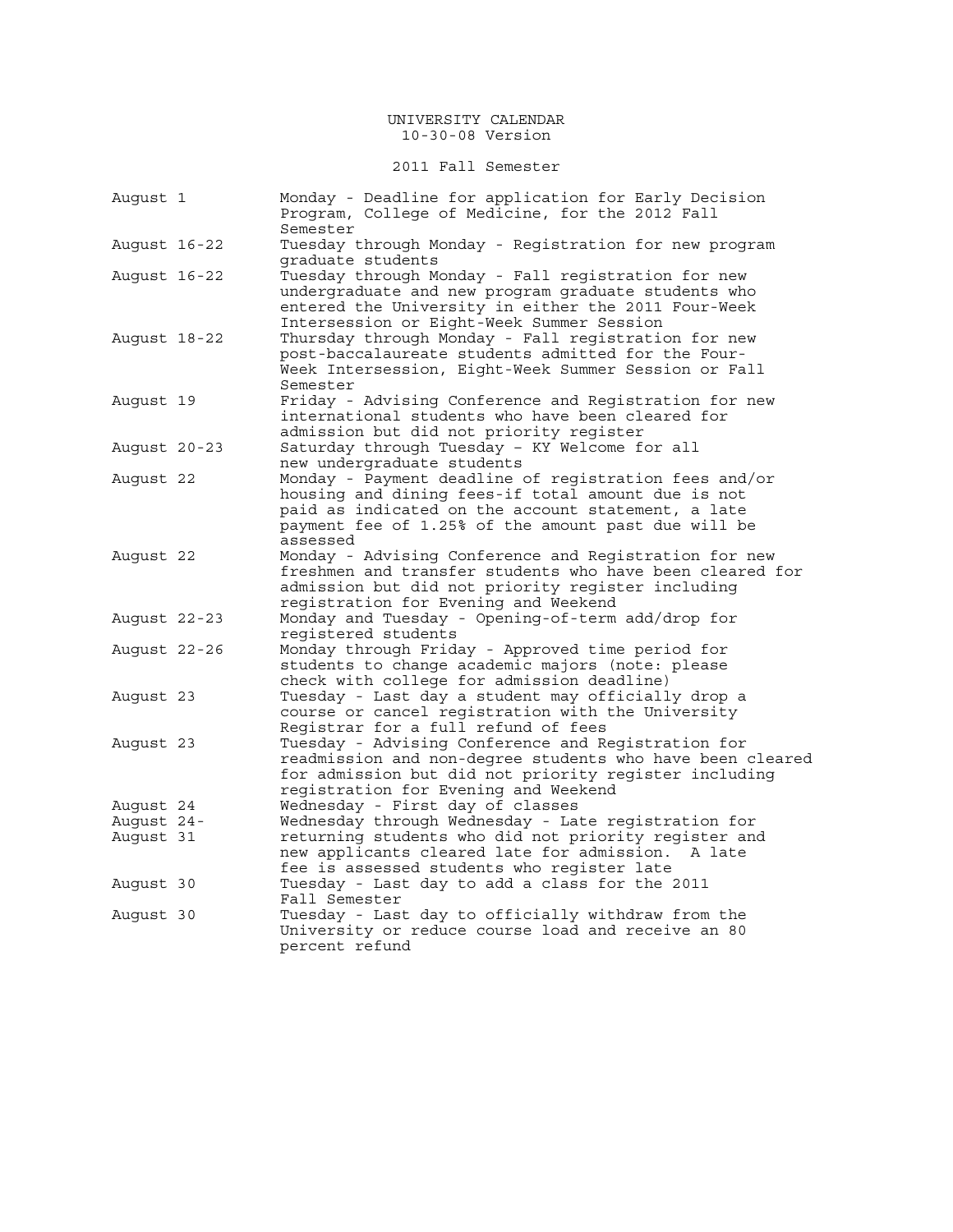### 2011 Fall Semester

| August 30      | Tuesday - Last day for students in the Employee<br>Educational Program who registered and/or changed<br>schedules after July 27 to submit EEP form to Human<br>Resource Services to confirm 2011 Fall Semester |
|----------------|----------------------------------------------------------------------------------------------------------------------------------------------------------------------------------------------------------------|
|                | registration and tuition waiver                                                                                                                                                                                |
| September 5    | Monday - Labor Day - Academic Holiday                                                                                                                                                                          |
| September 14   | Wednesday - Last day to drop a course without it                                                                                                                                                               |
|                | appearing on the student's transcript                                                                                                                                                                          |
| September 14   | Wednesday - Last day to change grading option (pass/                                                                                                                                                           |
|                | fail to letter grade or letter grade to pass/fail;                                                                                                                                                             |
|                | credit to audit or audit to credit)                                                                                                                                                                            |
| September 21   | Wednesday - Last day to officially withdraw from the                                                                                                                                                           |
|                | University or reduce course load and receive a 50                                                                                                                                                              |
|                | percent refund                                                                                                                                                                                                 |
| September 22   | Thursday - Last day for filing an application for a                                                                                                                                                            |
|                | December degree in college dean's office                                                                                                                                                                       |
| September 22   | Thursday - Deadline for submission of application and                                                                                                                                                          |
|                | all required documents to the Office of Undergraduate                                                                                                                                                          |
|                | Admission and University Registrar for change of residency                                                                                                                                                     |
|                | status for 2011 Fall Semester                                                                                                                                                                                  |
| October 6      | Thursday - Last day for doctoral candidates for a                                                                                                                                                              |
|                | December degree to submit a Notification of Intent to                                                                                                                                                          |
|                | schedule a final examination in The Graduate School                                                                                                                                                            |
| October 15     | Saturday - Deadline for submission of application and                                                                                                                                                          |
|                | all required documents to the Office of Admissions                                                                                                                                                             |
|                | for undergraduate applicants planning to attend                                                                                                                                                                |
|                | November Advising Conference (including registration                                                                                                                                                           |
|                | for spring classes)                                                                                                                                                                                            |
| October 17     | Monday - Midterm of 2011 Fall Semester                                                                                                                                                                         |
| October 18-    | Tuesday through Monday - Approved time period for                                                                                                                                                              |
| October 31     | students to change academic majors (note: please                                                                                                                                                               |
|                | check with college for admission deadline)                                                                                                                                                                     |
| October 21*    | Friday - Last day to withdraw from the University or                                                                                                                                                           |
|                | reduce course load. Students can withdraw or reduce                                                                                                                                                            |
|                | course load after this date only for "urgent non-                                                                                                                                                              |
|                | academic reasons."                                                                                                                                                                                             |
| Oct. $31-$     | Monday through Tuesday - Priority registration for the                                                                                                                                                         |
| November 22    | 2012 Spring Semester                                                                                                                                                                                           |
| November 1     | Tuesday - Deadline for completed AMCAS application,                                                                                                                                                            |
|                | College of Medicine, for the 2012 Fall Semester                                                                                                                                                                |
| November 18    | Friday - 2012 Spring Semester Advising Conference for                                                                                                                                                          |
|                | new and readmitted undergraduate students                                                                                                                                                                      |
| November 23-26 | Wednesday through Saturday - Thanksgiving                                                                                                                                                                      |
|                | Academic Holidays                                                                                                                                                                                              |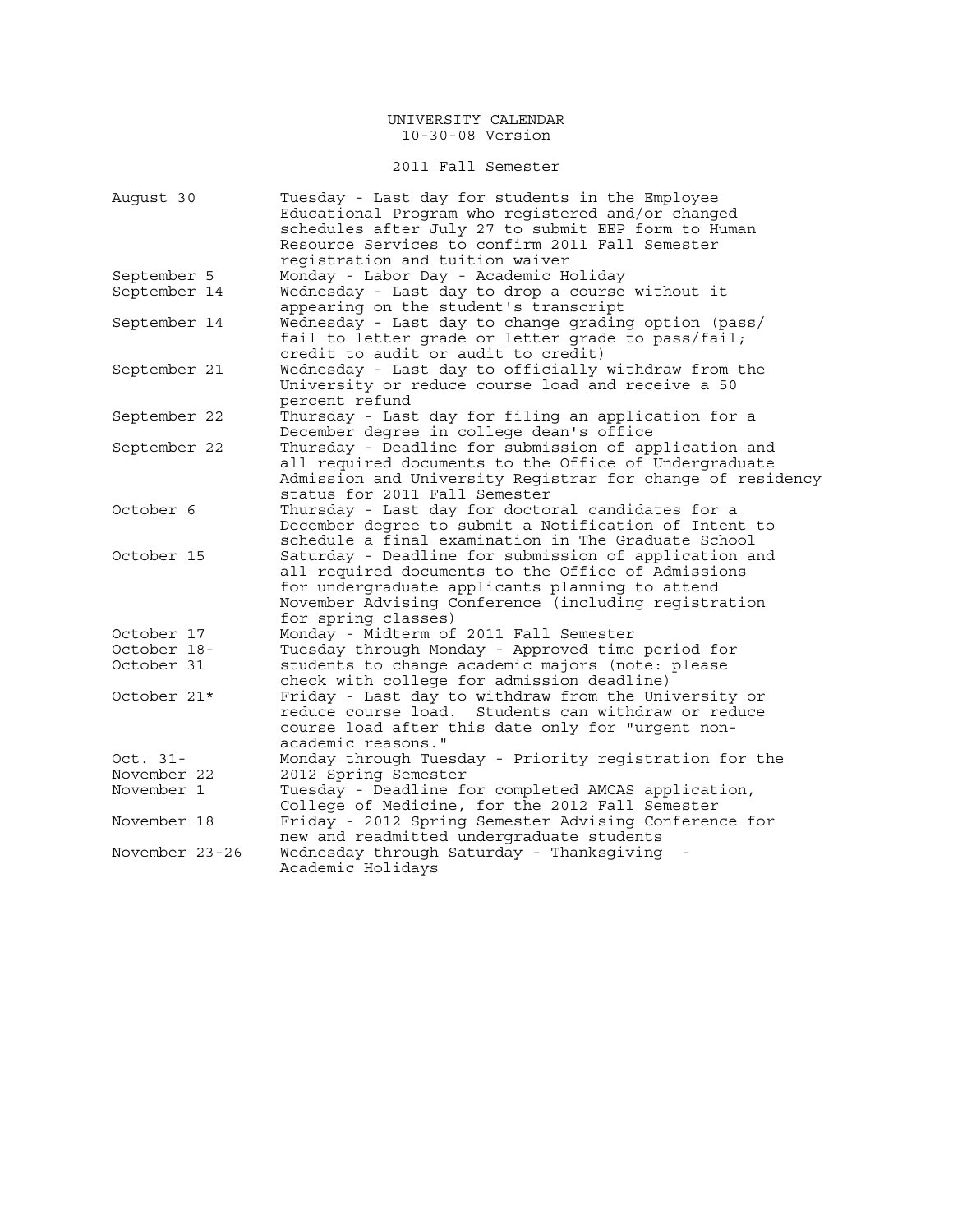### 2011 Fall Semester

| November 30-   | Wednesday through Monday - Add/Drop for registered                                                              |
|----------------|-----------------------------------------------------------------------------------------------------------------|
| December 19    | students for the 2012 Spring Semester                                                                           |
| December 1     | Thursday - Deadline for submission of application and<br>receipt of all materials for admission, readmission or |
|                | transfer to the College of Law for the 2012 Spring                                                              |
|                | Semester                                                                                                        |
| December 5     | Monday - Deadline for applying for admission to the Graduate                                                    |
|                | School for the 2012 Spring Semester.                                                                            |
| December 7     | Wednesday - Last day for students in the Employee                                                               |
|                | Program registered through December 7 to submit EEP                                                             |
|                | form to Human Resource Services to confirm 2011 Spring                                                          |
|                | Semester registration and tuition waiver                                                                        |
| December 9     | Friday - Last day of classes                                                                                    |
| December 12-16 | Monday through Friday - Final Examinations                                                                      |
| December 16    | Friday - End of 2011 Fall Semester                                                                              |
| December 19    | Monday - Final deadline for submission of grades to the                                                         |
|                | Registrar's Office by 4 p.pm.                                                                                   |

\* These dates are under review and are subject to change.

# SUMMARY OF TEACHING DAYS, FALL SEMESTER 2011

|           | Mon. | Tues. | Wed. | Thurs. | Fri. | Sat. | Teaching Days |    |
|-----------|------|-------|------|--------|------|------|---------------|----|
| Auqust    |      |       |      |        |      |      | August        |    |
| September |      | 4     | 4    | 5      | 5    | 4    | September     | 25 |
| October   | 5    | 4     | 4    | 4      | 4    | 5    | October       | 26 |
| November  | 4    | 5     | 4    |        | 3    |      | November      | 22 |
| December  |      |       |      | 2      |      |      | December      | 8  |
| Totals    | 14   | 15    | 15   | 15     | 15   | 14   |               | 88 |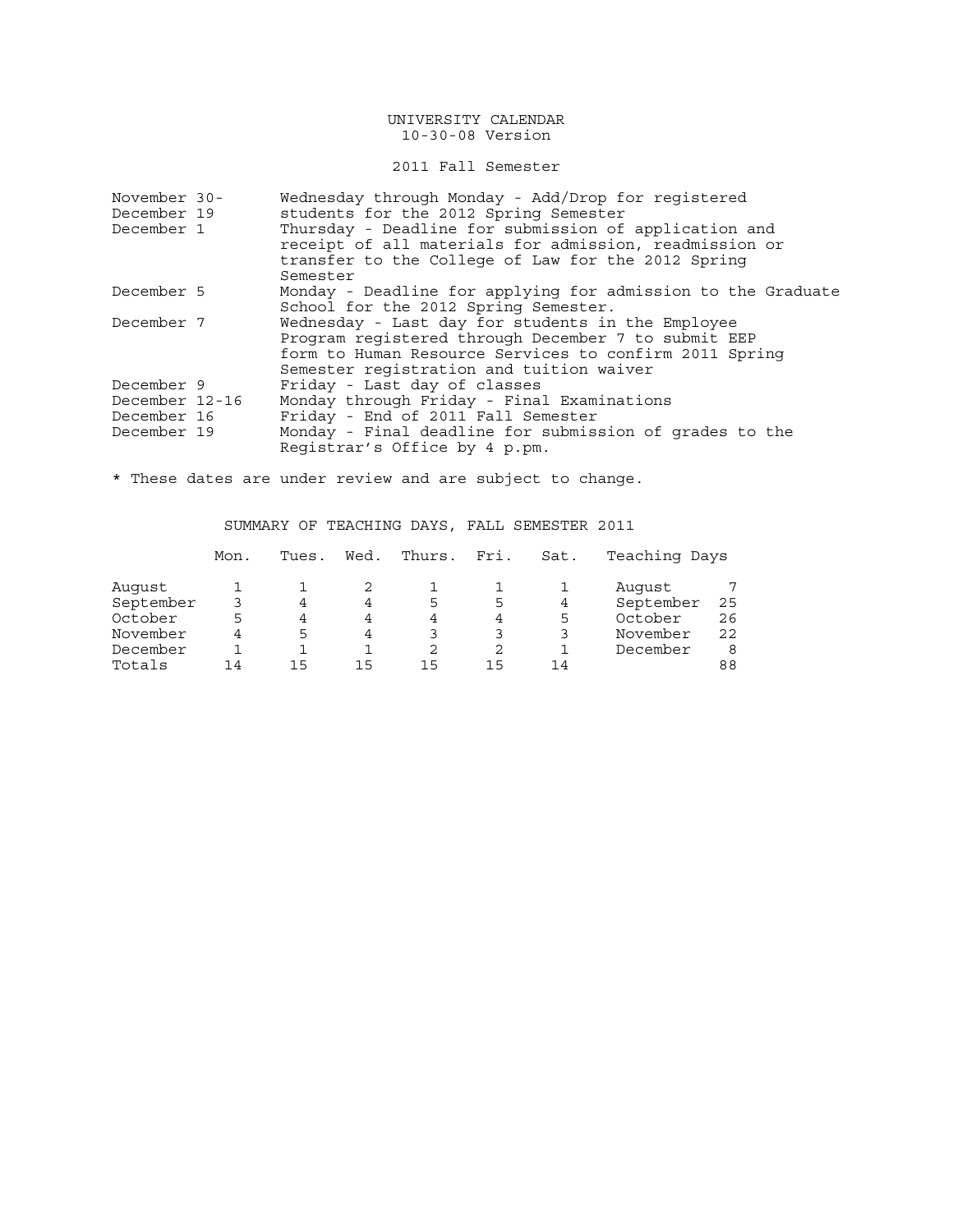# 2012 Spring Semester

| February 15<br>2011<br>April 1<br>2011 | Tuesday - Priority filing deadline for the 2011-2012<br>academic year for financial aid for entering freshman<br>Friday - Priority filing deadline for the 2011-2012<br>academic year for financial aid for continuing and                    |
|----------------------------------------|-----------------------------------------------------------------------------------------------------------------------------------------------------------------------------------------------------------------------------------------------|
| June 15<br>2011                        | transfer students<br>Wednesday - Deadline for international applications to<br>be submitted to The Graduate School for the 2012<br>Spring Semester                                                                                            |
| September 15<br>2011                   | Thursday - Deadline for applying with college deans<br>for reinstatement after a second academic suspension<br>for the 2012 Spring Semester                                                                                                   |
| October 1<br>2011                      | Saturday - Deadline for students to schedule an<br>appointment for reinstatement in all colleges for the<br>2012 spring semester                                                                                                              |
| October 15<br>2011                     | Saturday - Deadline for submission of application and<br>all required documents to the Office of Admissions<br>for undergraduate applicants planning to attend<br>November Advising Conference (including registration<br>for spring classes) |
| October 15<br>2011                     | Saturday - Deadline for undergraduate international<br>applicants to submit 2012 Spring Semester application                                                                                                                                  |
| November 18<br>2011                    | Friday - Advising Conference for freshmen, transfer,<br>readmission students admitted for spring 2012                                                                                                                                         |
| November 30-<br>December 19<br>2011    | Wednesday through Monday - Add/Drop for registered<br>students for the 2012 Spring Semester                                                                                                                                                   |
| December 1<br>2011                     | Thursday - Final deadline for submission of<br>application and all required documents to the Office<br>of Admissions for undergraduate admission for the<br>2012 Spring Semester.                                                             |
| December 5<br>2011                     | Monday - Deadline for applying for admission to<br>the Graduate School for the 2012 Spring<br>Semester.                                                                                                                                       |
| December 7<br>2011                     | Wednesday - Last day for students in the Employee<br>Educational Program registered through December 7 to<br>submit EEP form to Human Resource Services to confirm<br>2012 Spring Semester registration and tuition waiver                    |
| January 4-9                            | Wednesday through Monday - Registration for new program<br>graduate students                                                                                                                                                                  |
| January 5-9                            | Thursday through Monday - Registration for new post-<br>baccalaureate students                                                                                                                                                                |
| January 6                              | Friday - International Student Advising Conference                                                                                                                                                                                            |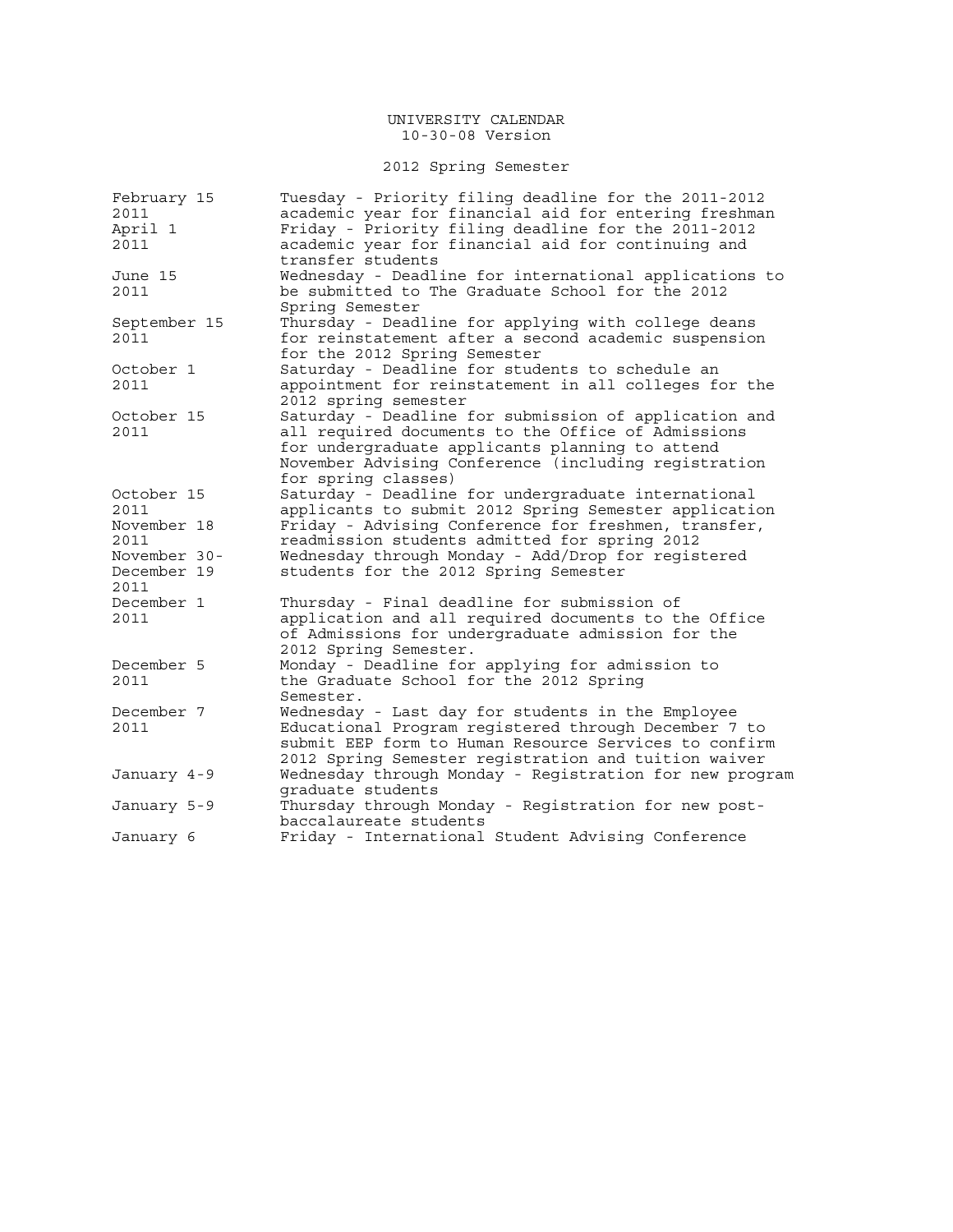2012 Spring Semester

| January 9     | Monday - Advising Conference and Registration for new<br>freshman and transfer students who have been cleared for<br>admission but did not priority register including<br>registration for Evening and Weekend                                           |
|---------------|----------------------------------------------------------------------------------------------------------------------------------------------------------------------------------------------------------------------------------------------------------|
| January 9-10  | Monday and Tuesday - Opening-of-term add/drop for<br>registered students                                                                                                                                                                                 |
| January 10    | Tuesday - Last day a student may officially drop a<br>course or cancel registration with the University<br>Registrar for a full refund of fees                                                                                                           |
| January 10    | Tuesday - Advising Conference and Registration for<br>readmission and non-degree students including registration<br>for Evening and Weekend                                                                                                              |
| January 11    | Wednesday - First day of classes                                                                                                                                                                                                                         |
| January 11-18 | Wednesday through Wednesday - Late registration for<br>returning students who did not priority register and<br>new applicants cleared late for admission. A late<br>fee is assessed students who register late.                                          |
| January 16    | Monday - Martin Luther King Birthday - Academic<br>Holiday                                                                                                                                                                                               |
| January 18    | Wednesday - Last day to add a class for the 2012 Spring<br>Semester                                                                                                                                                                                      |
| January 18    | Wednesday - Last day to officially withdraw from the<br>University or reduce course load and receive an 80<br>percent refund                                                                                                                             |
| January 18    | Wednesday - Last day for students in the Employee<br>Educational Program who registered and/or changed schedules<br>after December 7 to submit EEP form to Human Resource<br>Services to confirm 2012 Spring Semester registration and<br>tuition waiver |
| January 22    | Sunday - Payment deadline of registration fees and/or<br>housing and dining fees-if total amount due is not<br>paid as indicated on the account statement, a late<br>payment fee of 1.25% of the amount past due will be<br>assessed                     |
| February 1    | Wednesday - Deadline for international applications to<br>be submitted to The Graduate School for the 2012 Fall<br>Semester                                                                                                                              |
| February 1    | Wednesday - Preferred deadline for submitting<br>application for admission to the College of Dentistry<br>for the 2012 Fall Semester                                                                                                                     |
| February 1    | Wednesday - Last day to drop a course without it<br>appearing on the student's transcript                                                                                                                                                                |
| February 1    | Wednesday - Last day to change grading option (pass/<br>fail to letter grade or letter grade to pass/fail;<br>credit to audit or audit to credit)                                                                                                        |
| February 8    | Wednesday - Last day to officially withdraw from the<br>University or reduce course load and receive a<br>50 percent refund                                                                                                                              |
| February 9    | Thursday - Last day for filing an application for a<br>May degree in college dean's office                                                                                                                                                               |
| February 9    | Thursday - Deadline for submission of application and<br>all required documents to the Office of Undergraduate<br>Admission and University Registrar for change of residency<br>status for 2012 Spring Semester                                          |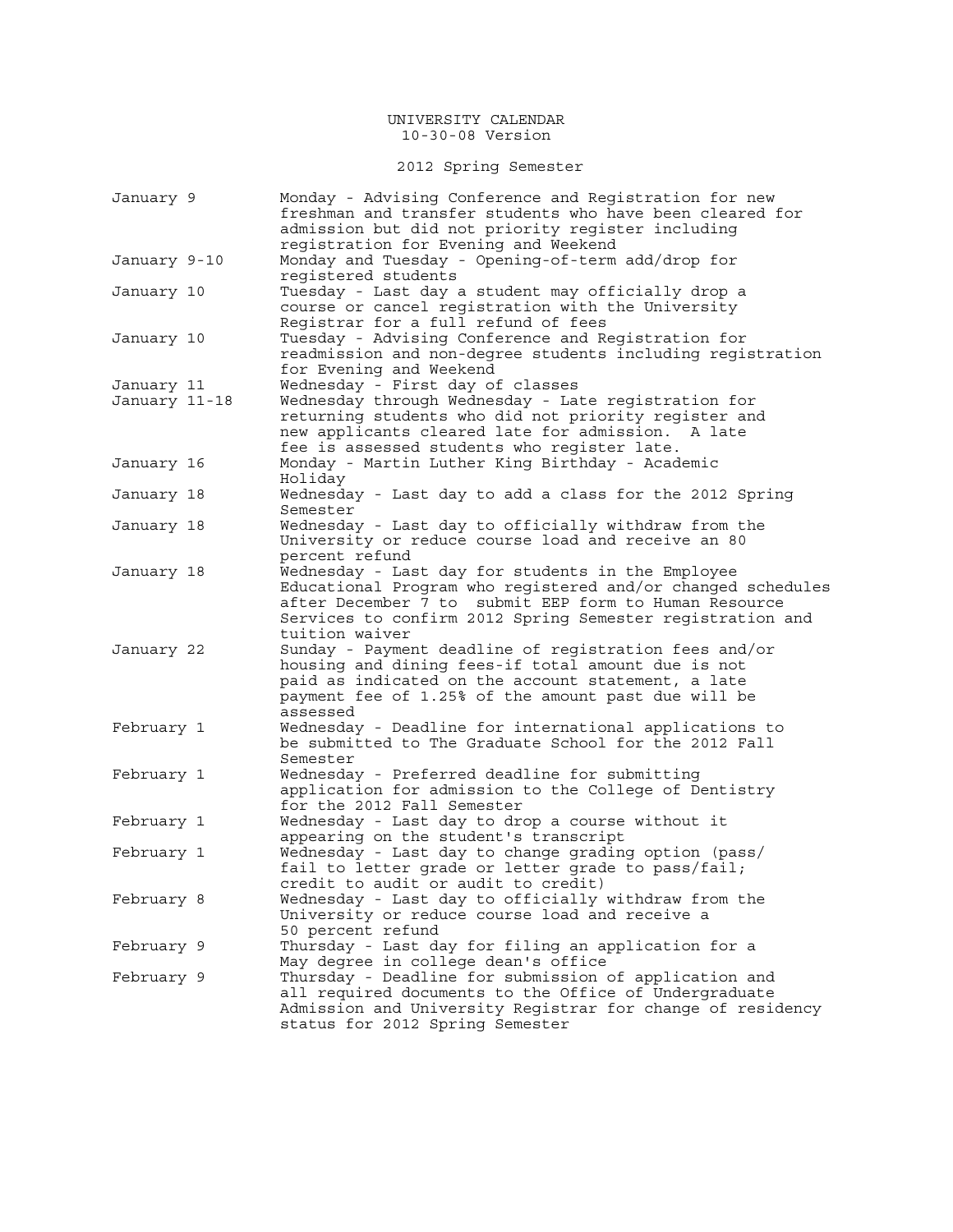# 2012 Spring Semester

| February 23    | Thursday - Last day for doctoral candidates for a May<br>degree to submit a Notification of Intent to schedule |
|----------------|----------------------------------------------------------------------------------------------------------------|
|                | a final examination in The Graduate School                                                                     |
| Feb. 27-       | Monday-Wednesday - Students are prohibited from                                                                |
| April 18       | changing academic major                                                                                        |
| March 1        | Thursday - Last day for submission of application for                                                          |
|                | admission to the College of Law for the 2012 Fall                                                              |
|                | Semester                                                                                                       |
| March 5        | Monday - Midterm of 2012 Spring Semester                                                                       |
| March 9        | Friday - Last day to withdraw from the University or                                                           |
|                | reduce course load. Students cam withdraw or reduce                                                            |
|                | course load after this date only for "urgent non-                                                              |
|                | academic reasons."                                                                                             |
| March 12-17    | Monday through Saturday - Spring Vacation - Academic                                                           |
|                | Holidays                                                                                                       |
| March 26-      | Monday through Tuesday - Priority registration for the                                                         |
| April 17       | 2012 Fall Semester and both 2012 Summer Sessions                                                               |
| April 6        | Friday - Deadline for applying for admission to the Graduate                                                   |
|                | School for the 2012 Four-Week Summer                                                                           |
|                | Session.                                                                                                       |
| April 27       | Friday - Last day of classes                                                                                   |
| April 30-May 4 | Monday through Friday - Final Examinations                                                                     |
| May $1-$       | Tuesday through Monday - Four-Week Intersession                                                                |
| May 7          | registration and add/drop continue for students                                                                |
|                | enrolled in the 2012 Spring Semester                                                                           |
| May $1-$       | Tuesday through Wednesday - Eight-Week Summer Session                                                          |
| June 6         | registration and add/drop continue for students                                                                |
|                | enrolled in the 2012 Spring Semester                                                                           |
| May 1-         | Tuesday through Saturday - Add/Drop for priority                                                               |
| June 16        | registered students for the 2012 Fall Semester                                                                 |
| May 4          | Friday - End of 2012 Spring Semester                                                                           |
| May 6          | Sunday - Commencement                                                                                          |
| May 7          | Monday - Final deadline for submission of grades to the                                                        |
|                | Registrar's office by 4 p.m.                                                                                   |
| May $7-$       | College of Pharmacy 15-Week Summer Term                                                                        |
| August 18      |                                                                                                                |

\* These dates are under review and are subject to change.

# SUMMARY OF TEACHING DAYS, SPRING SEMESTER 2011

|          | Mon. | Tues. | Wed. | Thurs. | Fri. | Sat. | Teaching Days |    |
|----------|------|-------|------|--------|------|------|---------------|----|
| January  |      |       |      |        |      |      | January       |    |
| February |      | 4     | 5    | 4      |      | 4    | February      | 25 |
| March    |      | 3     |      |        |      | 4    | March         | 21 |
| April    |      |       | 4    |        | 4    |      | April         | 24 |
| May      |      |       |      |        |      |      | May           |    |
| Totals   | 14   | 14    | 15   | 15     | 15   | 14   |               | 87 |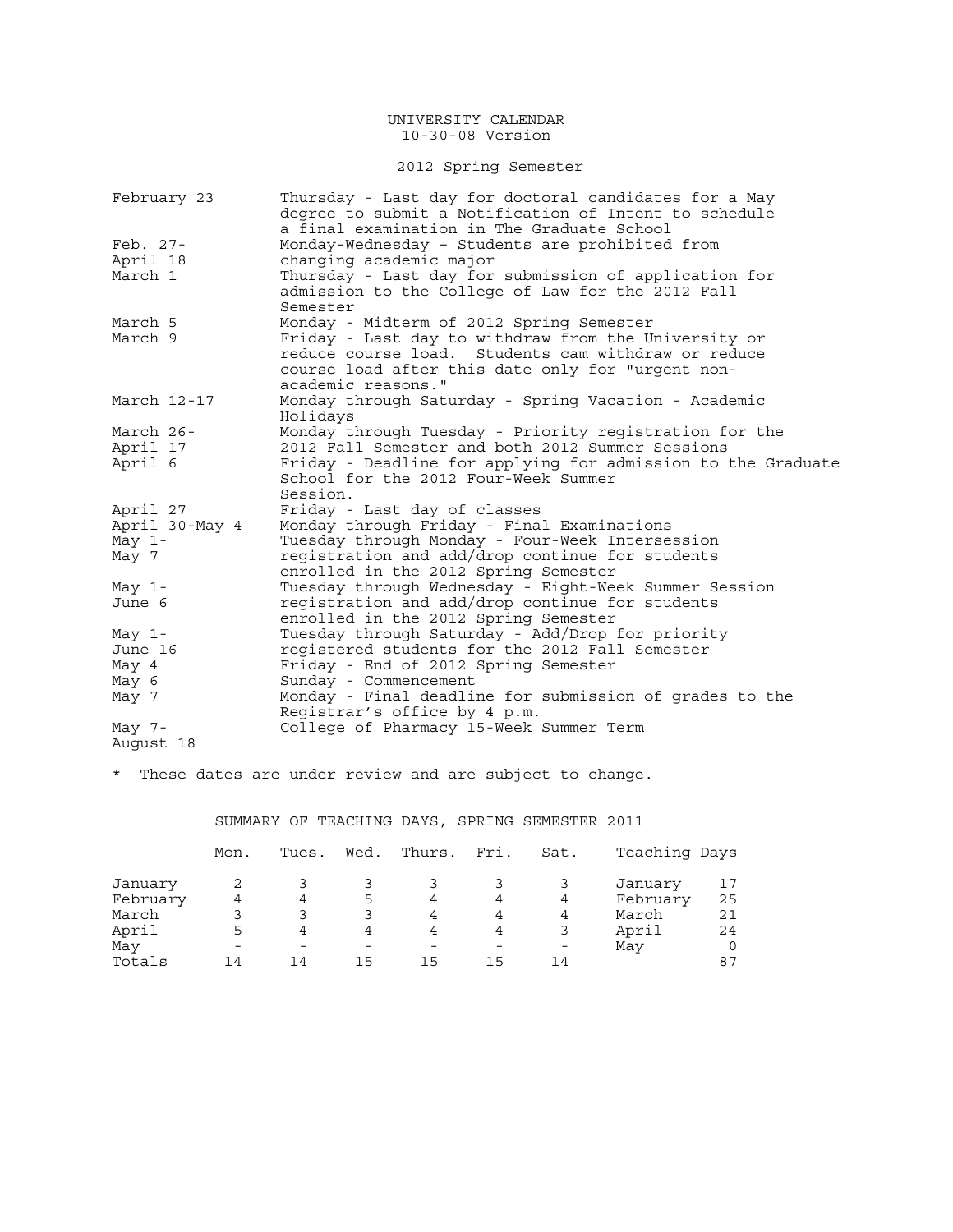2012 Four-Week – First Summer Session

| March 1   | Thursday - Applications available to apply for<br>financial aid for the 4 week and/or the 8 week summer<br>term(s)                                                              |
|-----------|---------------------------------------------------------------------------------------------------------------------------------------------------------------------------------|
| March 15  | Thursday - Priority filing deadline for financial aid for<br>the 4 week and/or the 8 week summer term(s)                                                                        |
| April 6   | Friday - Deadline for applying for admission to the Graduate<br>School for the 2012 Four-Week Summer<br>Session.                                                                |
| April 15  | Sunday - Deadline for submission of application and<br>all required documents to the Office of Admissions<br>for undergraduate admission for the 2012 Four-Week<br>Intersession |
| May $1-$  | Tuesday through Monday - Four-Week Intersession                                                                                                                                 |
| May 7     | registration and add/drop continue for students                                                                                                                                 |
|           | enrolled in the 2012 Spring Semester                                                                                                                                            |
| May 7     | Monday - Beginning of College of Pharmacy 15-week                                                                                                                               |
|           | Summer Term                                                                                                                                                                     |
| May 7     | Monday - Advising Conference and Registration for new                                                                                                                           |
|           | and returning students                                                                                                                                                          |
| May 7     | Monday - Deadline for applying for admission to the Graduate                                                                                                                    |
|           | School for the 2012 Eight Week Summer Session.                                                                                                                                  |
| May 8     | Tuesday - First day of classes                                                                                                                                                  |
| May 8     | Tuesday - Last day a student may officially drop a                                                                                                                              |
|           | course or cancel registration with the University<br>Registrar for a full refund of fees                                                                                        |
| May $8-9$ | Tuesday through Wednesday - Late registration for                                                                                                                               |
|           | returning students not already registered and new<br>applicants cleared late for admission. A late<br>fee is assessed students who register late                                |
| May 9     | Wednesday - Last day to add a class for the 2012                                                                                                                                |
|           | Four-Week Intersession                                                                                                                                                          |
| May 9     | Wednesday - Last day to officially withdraw from the                                                                                                                            |
|           | University or reduce course load and receive an 80                                                                                                                              |
|           | percent refund                                                                                                                                                                  |
| May 9     | Wednesday - Last day for students in the Employee                                                                                                                               |
|           | Educational Program to submit EEP form to Human                                                                                                                                 |
|           |                                                                                                                                                                                 |
|           | Resource Services for tuition waiver for the 2012                                                                                                                               |
|           | Four-Week Intersession                                                                                                                                                          |
| May 14    | Monday - Last day to drop a course without it                                                                                                                                   |
|           | appearing on the student's transcript                                                                                                                                           |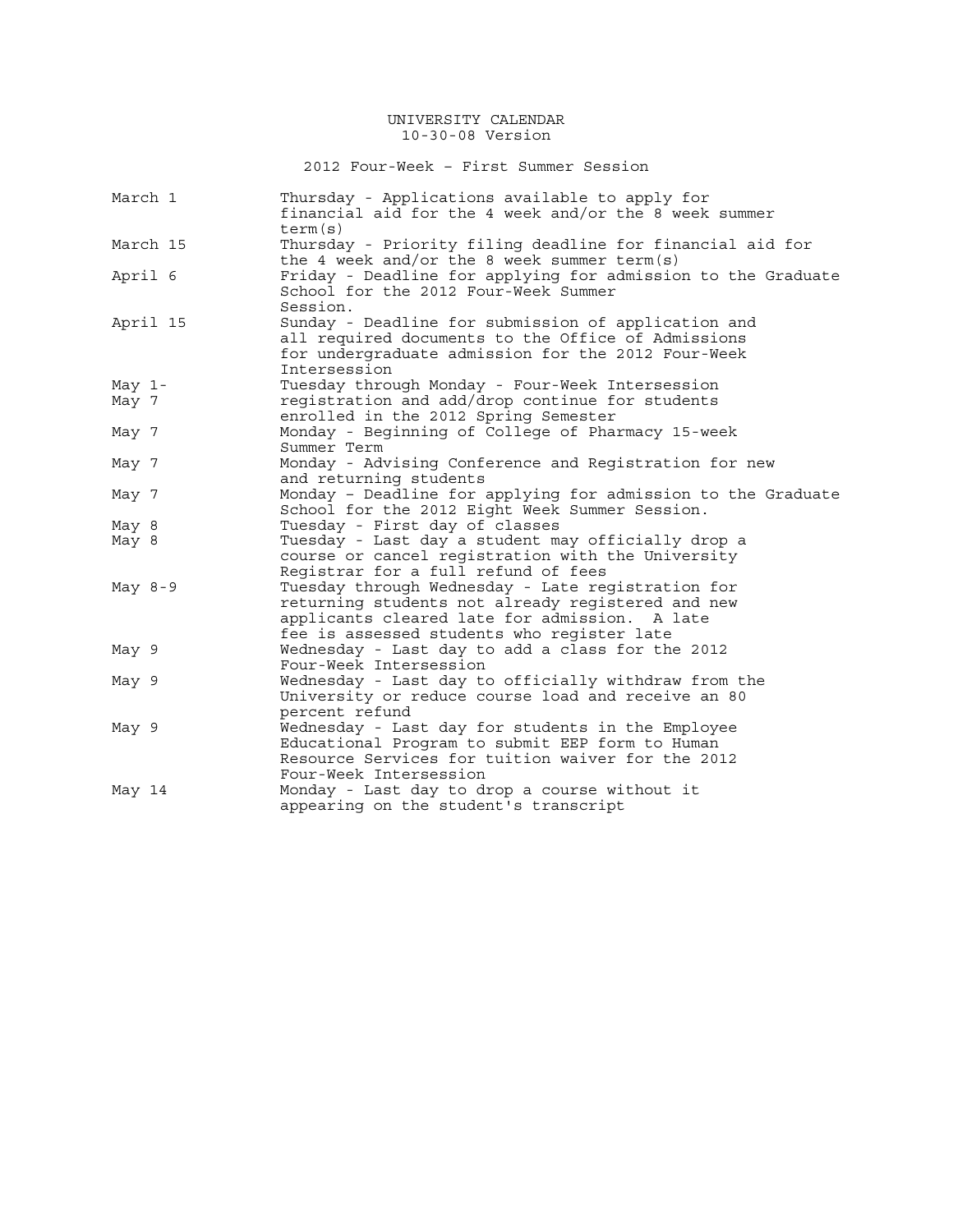2012 Four-Week - First Summer Session

|         | May 14    | Monday - Last day to change grading option (pass/fail<br>to letter grade or letter grade to pass/fail; credit |
|---------|-----------|---------------------------------------------------------------------------------------------------------------|
|         |           | to audit or audit to credit)                                                                                  |
|         | May 15    | Tuesday - Last day to officially withdraw from the                                                            |
|         |           | University or reduce course load and receive a 50                                                             |
|         |           | percent refund                                                                                                |
|         | May $16-$ | Wednesday through Wednesday - Eight-Week registration                                                         |
|         | June 6    | and add/drop for students who entered the University                                                          |
|         |           | in the 2012 Four-Week Intersession                                                                            |
|         | May 21    | Monday - Midterm of 2012 Four-Week Intersession                                                               |
|         | May 22    | Tuesday - Payment deadline of registration fees and/or                                                        |
|         |           | housing and dining fees-if total amount due is not paid as                                                    |
|         |           | indicated on the account statement, a late payment fee of                                                     |
|         |           | 1.25% of the amount past due will be assessed                                                                 |
|         | May 23    | Wednesday - Last day to withdraw from the University or                                                       |
|         |           | reduce course load. Students can withdraw or reduce course                                                    |
|         |           | load after this date only for "urgent non-academic reasons."                                                  |
|         | May 28    | Monday - Memorial Day - Academic Holiday                                                                      |
|         | May 30    | Wednesday - Last day for doctoral candidates for an                                                           |
|         |           | August degree to submit a Notification of Intent to                                                           |
|         |           | schedule a final examination in The Graduate School                                                           |
|         | June 5    | Tuesday - Final Examinations                                                                                  |
|         | June 5    | Tuesday - End of 2012 Four-Week Intersession                                                                  |
|         | June 6    | Wednesday - Deadline for submission of application and all                                                    |
|         |           | required documents to the Office of Undergraduate Admission                                                   |
|         |           | and University Registrar for change of residency status for                                                   |
|         |           | the Four-Week and the Eight-Week Summer Sessions                                                              |
| June 8  |           | Friday - All grades due in Registrar's Office by                                                              |
|         |           | 12 noon                                                                                                       |
| $\star$ |           |                                                                                                               |
|         |           | These dates are under review and are subject to change.                                                       |

SUMMARY OF TEACHING DAYS, 2011 FOUR-WEEK INTERSESSION

|        | Mon. | Tues. |                | Wed. Thurs. Fri. Sat. |                         |              | Teaching Days |    |
|--------|------|-------|----------------|-----------------------|-------------------------|--------------|---------------|----|
| May    |      |       | 4              | 4                     | $\overline{\mathbf{3}}$ | $\mathbf{3}$ | Mav           | 20 |
| June   |      |       | $\overline{a}$ | $\sim$                |                         |              | June          |    |
| Totals |      | 5     |                |                       |                         |              |               |    |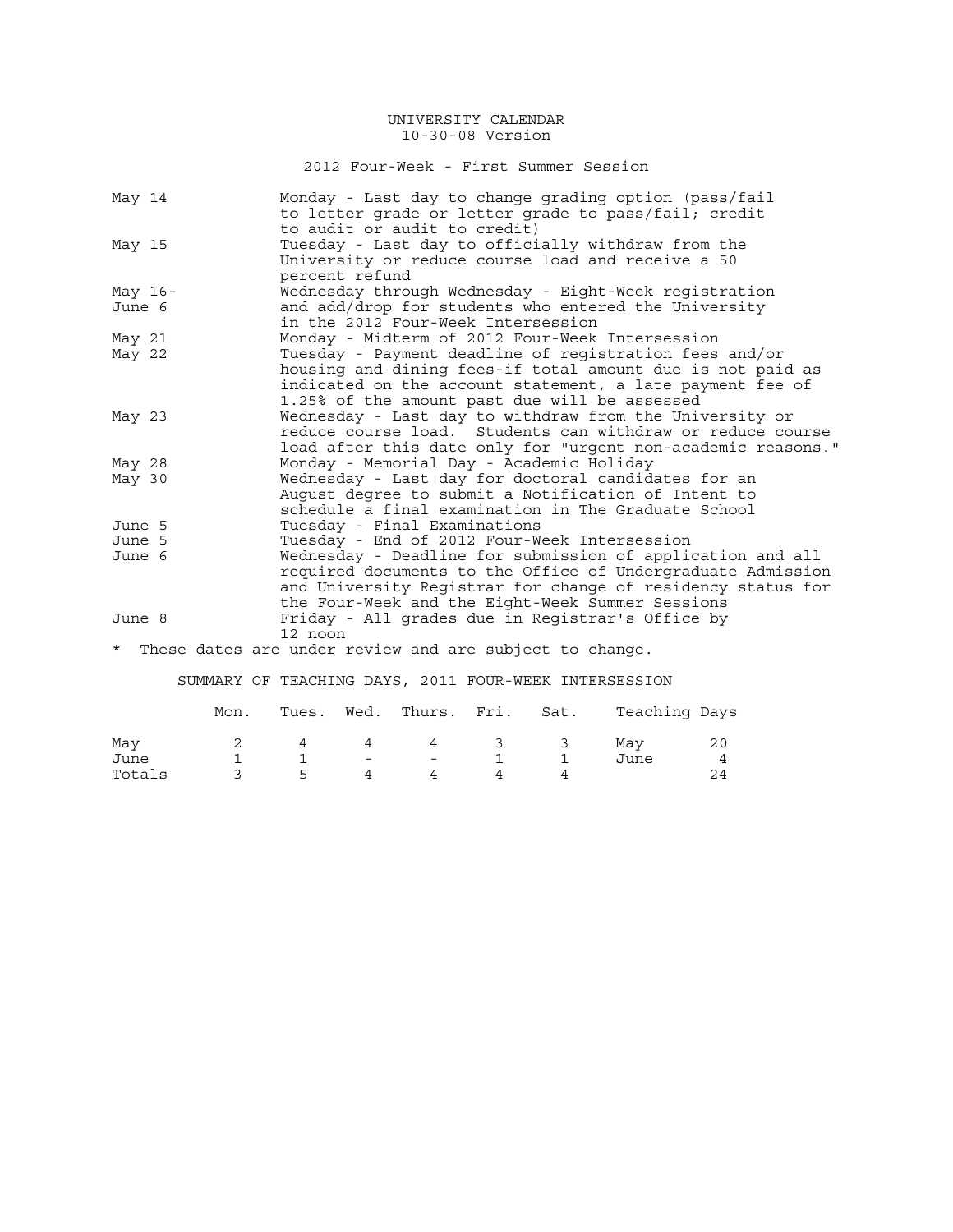2012 Eight-Week - Second Summer Session

| March 1   | Thursday - Applications available to apply for financial<br>aid for the 4 week and/or the 8 week summer term(s)                                                                                                           |
|-----------|---------------------------------------------------------------------------------------------------------------------------------------------------------------------------------------------------------------------------|
| March 15  | Thursday - Priority filing deadline for financial aid for                                                                                                                                                                 |
|           | the 4 week and/or the 8 week summer term(s)                                                                                                                                                                               |
| April 6   | Friday - Deadline for applying for admission to The Graduate<br>School for the 2012 Four Week Summer Intersession.                                                                                                        |
| May $1-$  | Tuesday through Wednesday - Eight-Week Summer Session                                                                                                                                                                     |
| June 6    | registration and add/drop continue for students<br>enrolled in the 2012 Spring Semester                                                                                                                                   |
| May 7     | Monday - Deadline for applying for admission to the Graduate<br>School for the 2012 Eight Week Summer Session.                                                                                                            |
| May 15    | Tuesday - Deadline for submission of application and<br>all required documents to the Office of Admissions<br>for undergraduate admission for the 2012 Eight-Week<br>Summer Session.                                      |
| May $16-$ | Wednesday through Wednesday - Eight-Week registration                                                                                                                                                                     |
| June 6    | and add/drop for students who entered the University<br>in the 2012 Four-Week Intersession                                                                                                                                |
| June 6    | Wednesday - Deadline for submission of application and all<br>required documents to the Office of Undergraduate Admission<br>and University Registrar for change of residency status for<br>the Eight-Week Summer Session |
| June 6    | Wednesday - Advising Conference and Registration for new and<br>returning students including registration for Evening and<br>Weekend                                                                                      |
| June 7    | Thursday - First day of classes                                                                                                                                                                                           |
| June 7    | Thursday - Last day a student may officially drop a<br>course or cancel registration with the University<br>Registrar for a full refund of fees                                                                           |
| June 7-8  | Thursday through Friday - Late registration for<br>returning students not already registered and new<br>applicants cleared late for admission. A late<br>fee is assessed students who register late.                      |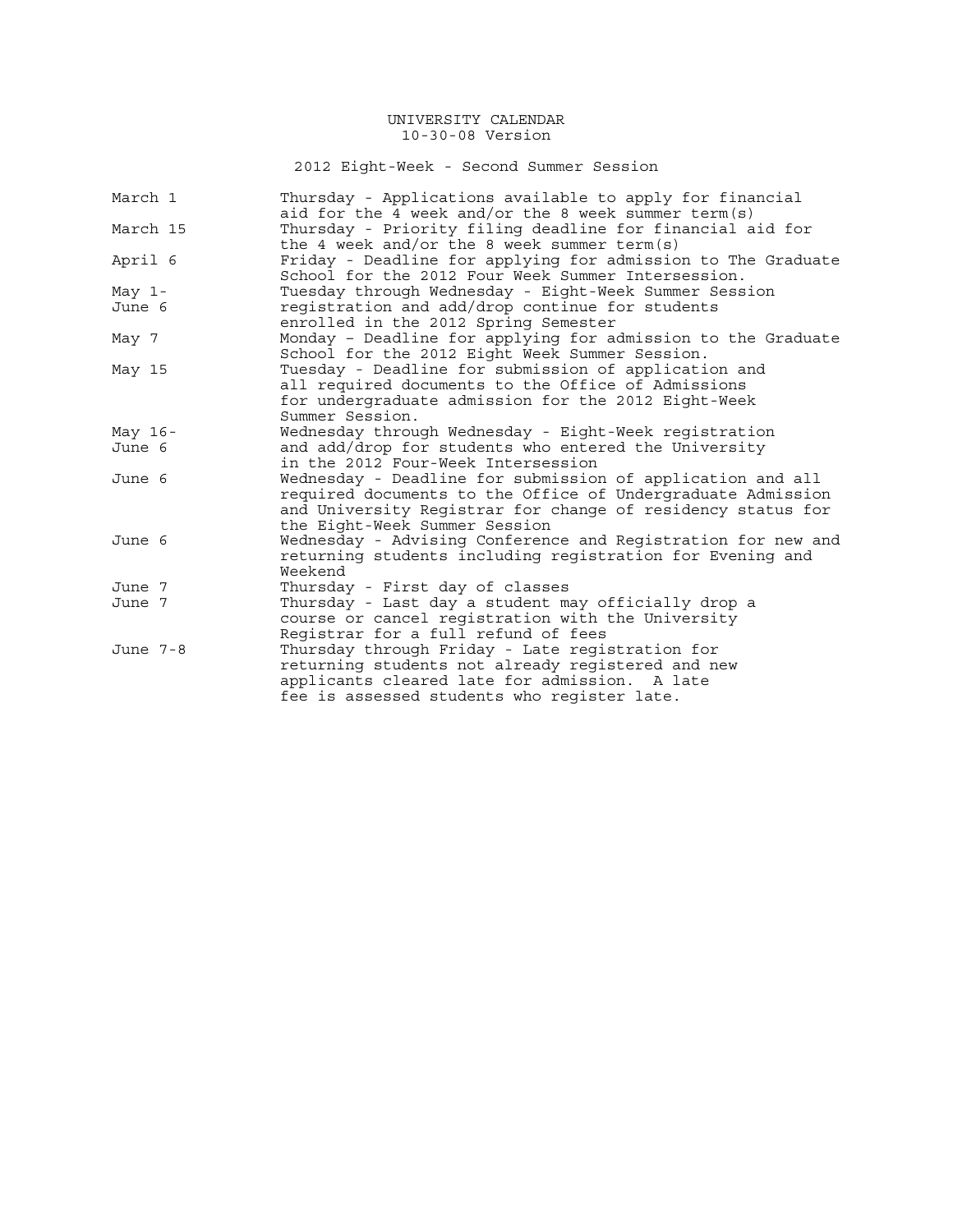2012 Eight-Week – Second Summer Session

| June 8   | Friday - Last day to enter an organized class for the<br>2012 Eight-Week Summer Session                     |
|----------|-------------------------------------------------------------------------------------------------------------|
| June 8   | Friday - Last day to officially withdraw from the                                                           |
|          | University or reduce course load and receive an 80                                                          |
|          | percent refund                                                                                              |
| June 8   | Friday - Last day for students in the Employee                                                              |
|          | Educational Program to submit EEP form to Human                                                             |
|          | Resource Services for tuition waiver for the 2012                                                           |
|          | Eight-Week Summer Session                                                                                   |
| June 15  | Friday- Deadline for international applications to                                                          |
|          | be submitted to The Graduate School for the                                                                 |
|          | Spring Semester                                                                                             |
| June 18  | Monday - Last day to change grading option (pass/fail                                                       |
|          | to letter grade or letter grade to pass/fail; audit                                                         |
|          | to credit or credit to audit)                                                                               |
| June 18  | Monday - Last day to drop a course without it                                                               |
|          | appearing on the student's transcript                                                                       |
| June 18- | Summer Advising Conferences for new freshmen,                                                               |
| July 27  | (transfer) students, auditors, non-degree and                                                               |
|          | readmitted students enrolling for the 2012 Fall                                                             |
|          | Semester                                                                                                    |
| June 21  | Thursday - Last day to officially withdraw from the                                                         |
|          | University or reduce course load and receive a 50                                                           |
|          | percent refund                                                                                              |
| June 21  | Thursday - Last day to officially withdraw from the                                                         |
|          | University or reduce course load and receive a 50                                                           |
|          | percent refund                                                                                              |
| June 22  | Friday - Payment deadline of registration fees and/or                                                       |
|          | housing and dining fees-if total amount due is not paid as                                                  |
|          | indicated on the<br>account statement, a late payment fee of                                                |
|          | 1.25% of the amount past due will be assessed                                                               |
| June 22  | Friday - Last day for filing an application for an                                                          |
|          | August degree in college dean's office                                                                      |
| July 4   | Wednesday- Independence Day - Academic Holiday                                                              |
| July 5   | Thursday - Midterm of 2012 Eight-Week Summer Session                                                        |
| July 11  | Wednesday - Last day to withdraw from the University                                                        |
|          | or reduce course load. Students can withdraw or                                                             |
|          | reduce course load after this date only for "urgent                                                         |
|          | non-academic reasons."                                                                                      |
| July 20  | Friday - Deadline for applying for admission to the Graduate                                                |
|          | School for the 2012 Fall Semester.                                                                          |
| August 2 | Thursday - Final Examinations                                                                               |
| August 2 | Thursday - End of 2012 Eight-Week Summer Session                                                            |
| Auqust 3 | Friday - Last day for students in the Employee                                                              |
|          | Educational Program registered through August 3 to<br>submit EEP form to Human Resource Services to confirm |
|          | 2012 Fall Semester registration and tuition waiver                                                          |
|          | Monday - Final deadline for submission of grades to the                                                     |
| Auqust 6 | Registrar's office by 12 noon                                                                               |
|          |                                                                                                             |